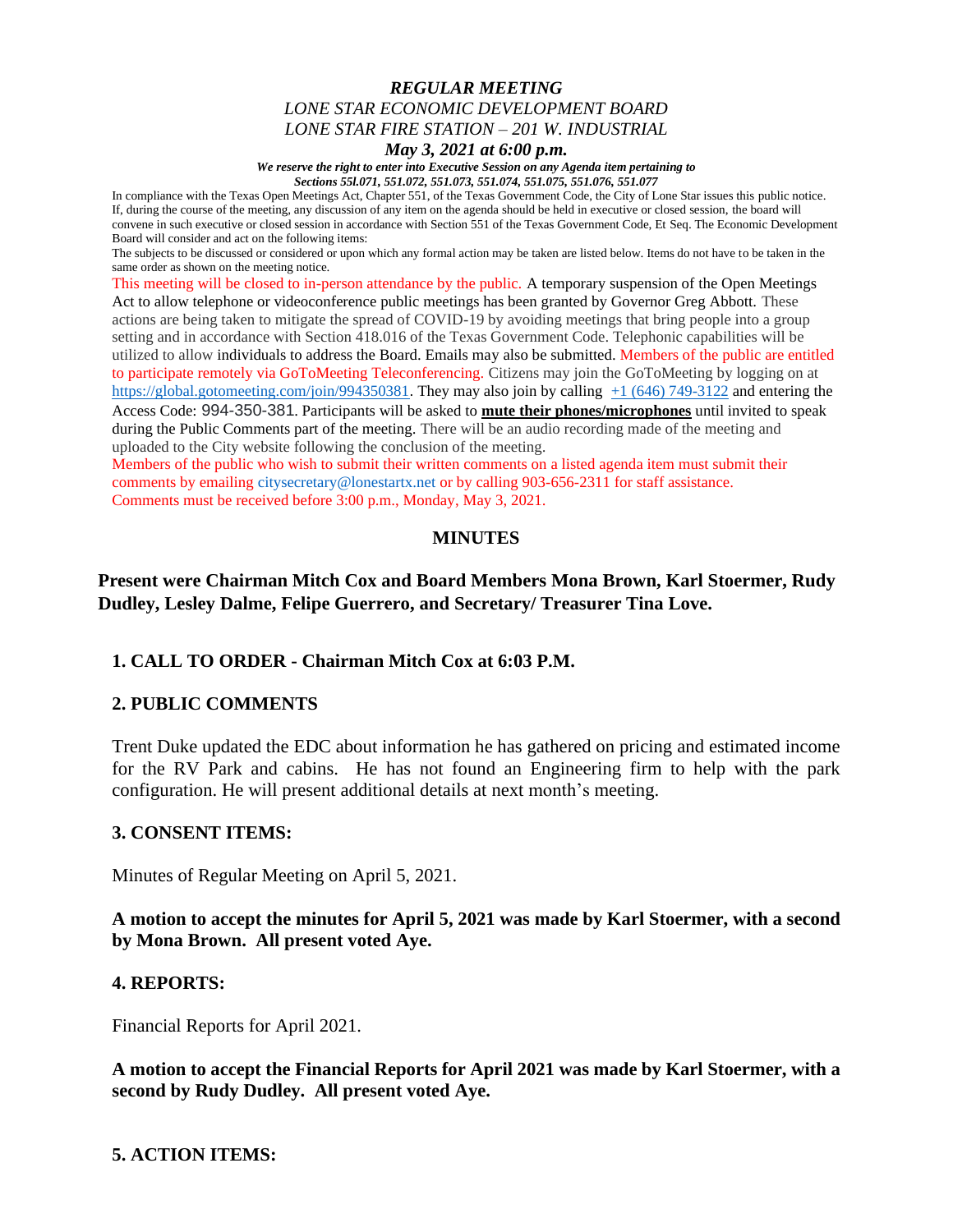5-1: Review, discussion, and possible action regarding the pavilion cover for the old basketball court at City Park (tabled from previous meetings).

**Felipe has received two quotes for the pavilion to cover the old basketball court. One quote was for \$59,980 and the other for \$28,665.00. He is going to get an additional quote so the EDC will have three quotes to review. To have a fair comparison for all bids, all bids need to be for the same gauge of steel, quoted height of 10 ft., and same column heights. Additional items discussed were to include lighting and tables. After discussion, it was determined to have the quotes presented as a package deal to include lights, tables and the pavilion cover.**

**A motion to table this item until additional information is gathered was made by Mona Brown with a second from Felipe Guerrero. All present voted Aye.**

5-2: Review, discussion, and possible action regarding the drainage at City Park (written proposal and/or updates, tabled from previous meeting).

**The drainage problem must be fixed before any additional improvements can be made to the park. Improvements need to start at the existing basketball court down to the lake. We are going to need a contractor to coordinate these efforts for a project of this size. We need to get three bids and see how much this project will cost.**

**A motion to table this item until additional information is gathered was made by Karl Stoermer with a second from Rudy Dudley. All present voted Aye.**

5-3: Review, discussion, and possible action regarding bids for pier repair or pier replacement (tabled from previous meeting)

**We have approximately 14 boards that are missing and several vertical boards that are loose on the existing pier located at the City Park. It was discussed in previous meetings to consider replacing the existing pier with a metal pier pending grant approval. The EDC has not received any updates on the grant and repairs need to be made prior to the upcoming swimming season. The cost of building materials and time to make temporary repairs to the pier was discussed.** 

**A motion was made by Rudy Dudley to appropriate up to \$500 for building material and labor to temporarily repair the pier with a second from Felipe Guerrero. All present voted Aye.**

5-4: Review, discussion, and possible action regarding Edgemont City Park (tabled from previous meeting).

**A motion to table this item pending discussions with Sean was made by Mona Brown with a second from Karl Stoermer. All present voted Aye.**

5-5: Review, discussion, and possible actions regarding Park Grants (tabled from previous meeting).

**A motion to table this item pending discussions with Sean was made by Felipe Guerrero with a second from Mona Brown. All present voted Aye.**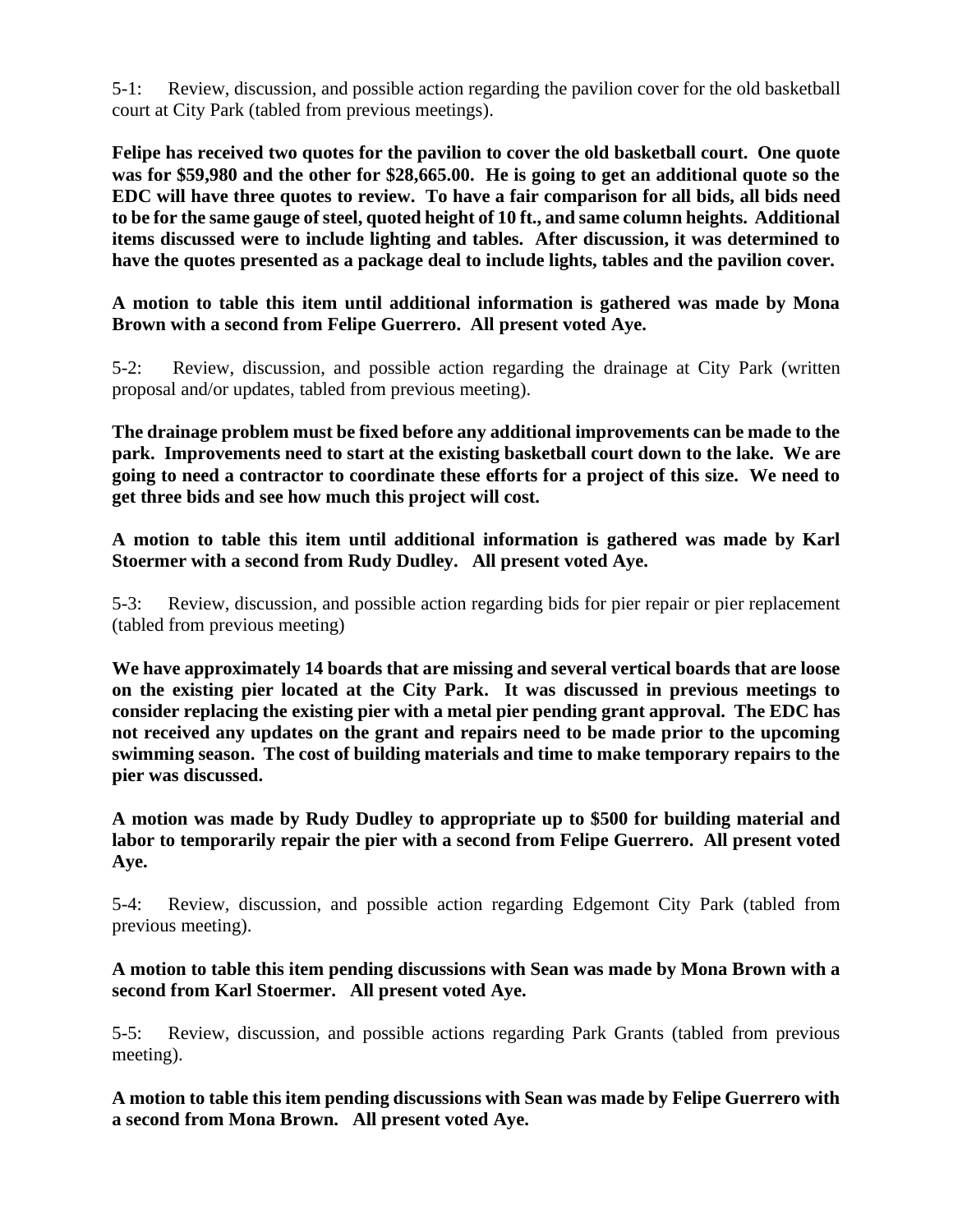5-6: Review, discussion, and possible action for cleaning up and cleaning out the swimming area at City Park.

**Discussed the need to fix drainage problems at the City Park before we clean out the swimming area. In the past, Randy Putman was able to dig out the swimming area with excavation equipment, but he no longer has the equipment. Consider contacting RCC excavation of Naples or David Duck of Hughes Springs to see if they have equipment to dig out swimming area.**

**Karl Stoermer made a motion to authorize spending up to \$6,000 to clean up and clean out the swimming area after bids are received with a second from Felipe Guerrero. All present voted Aye.**

5-7: Review, discussion, and possible action for Derek Croley and Jessie Kennedy to use the baseball field, lighting, and dugouts located at the City Park.

**Jessie Kennedy spoke to the EDC about usage of the large baseball field located at the City Park. He and Derek Croley have held practices at the field for their baseball team and would like to volunteer their time and make improvements to the field. They are currently maintaining the field by mowing, weed eating, and cleaning up the area before and after practices. They would like to have more activities, such as tournaments held at the baseball field. The desire to have lighting also was discussed, but the age of the lights and the planned removal of old transformers would deter usage of the existing lights. It was discussed to research the cost of replacing the old fence, renovate the field, replace lighting, bleachers and repairs to the bathrooms and concession stand.** 

# **A motion was made by Karl Stoermer to start a new initiative to help bring baseball and softball back to Lone Star with a second from Felipe Guerrero. All present voted Aye.**

5-8: Review, discussion, and possible action of sales tax differences between Type "A" and Type "B" Economic Development Committee's.

**Discussed the differences between Type "A" and Type "B" Economic Development Committee's. Mitch stated he has a notebook that includes different scenarios for various Type "B" EDC initiatives. Mitch offered to make copies or let anyone view the notebook if anyone was interested.** 

## **No action taken.**

5-9: Review, discussion, and possible action of the purchase of a storm siren.

**The desire to purchase a storm siren for the community was discussed. Discussions occurred in the past about the purchase of a storm siren, but was not approved by previous members. Mona volunteered to research this further and check to see if the EDC can help with the purchase.** 

## **A motion to table this item pending additional information was made by Rudy Dudley with a second from Karl Stoermer. All present voted Aye.**

5-10: Review, discussion, and possible action to assist with funding for construction improvements to the Fire Department building where EDC, Council, PD and FD meetings are held.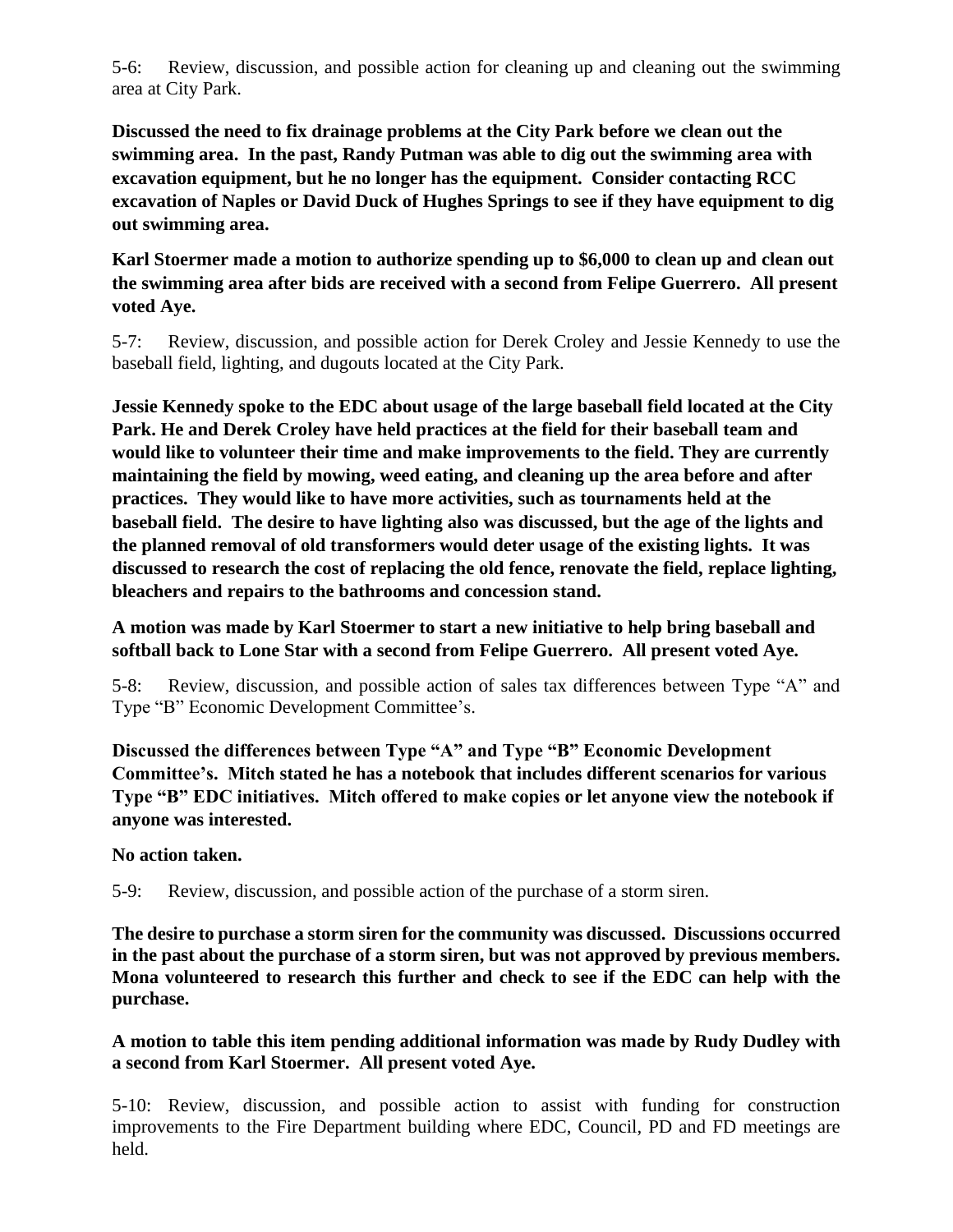**Mitch Cox discussed he would like the EDC to help with the interior construction improvements/repair of the FD meeting room used by all city affiliates. The council has approved the work being done but did not identify how the repairs would be paid for. A claim was submitted to TML for roof leaks pending the insurance adjuster's evaluation. No repairs/improvements will be done until after the roof is evaluated.** 

**Mona made a motion that the EDC be authorized to pay for the interior improvements of the Fire Department building with a second from Lesley Dalme. All present voted Aye.**

5-11: Review, discussion, and possible action revisit grant for upgrading business frontage.

**Rudy Dudley presented an idea for the EDC to consider implementing a visual improvement program for Lone Star businesses. This program would allow up to 10 businesses to apply for an EDC grant to match up to \$2,000, every 18 months, for business visual improvements. All businesses must submit detailed plans, description of improvements, and other related documentation to the EDC for evaluation and disposition. If the EDC approves the application, the business could use the money to improve the business frontage, signage, appearance, etc., to beautify the business. Paid receipts and related documentation must be supplied to the EDC for funds reimbursement. A business can only have one project within an 18-month period and projects must be different for each application.** 

**A motion was made by Karl Stoermer to allow Rudy Dudley to present "Keep Lone Star Beautiful" presentation to the City Council with a second from Mona Brown. All present voted Aye.**

5-12: Review, discussion, and possible action filling vacancy on the Economic Development Committee.

## **A vacancy on the EDC committee was discussed. Consider accepting applications to fill the position. No action was taken.**

5-13: Review, discussion, and possible action for an EDC newsletter.

**Rudy Dudley has created an EDC newsletter recapping EDC activities. It is currently posted on the EDC website. Felipe Guerrero is researching bulk mailers to distribute future EDC newsletters to the public. No action was taken.**

5-14: Review, discussion, and possible action to consider formal election of officers to the EDC.

# **Rudy Dudley made a motion to consider electing officers within the EDC committee for a two-year term with a second from Mona Brown. All present voted Aye.**

5.15: Review, discussion, and possible action on how invoices and payments are received, distributed, and reconciled.

**A discussion occurred on vendor payment procedures, required documentation for payment, and reference information identified on check payments for traceability. No action was taken.**

5-16: Review, discussion, and possible action on resolution of payment for traffic survey previously performed.